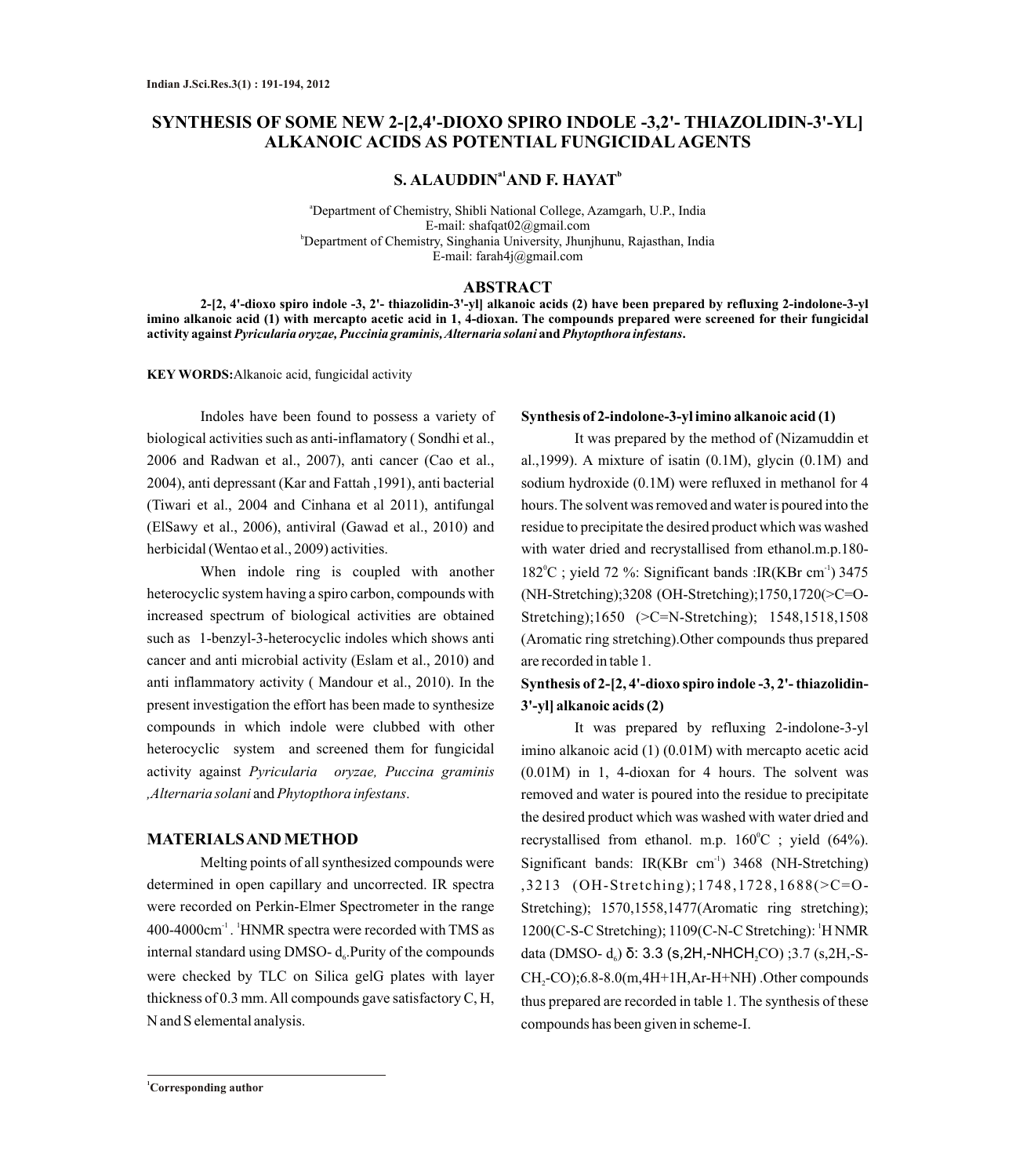

**Table 1: Details of compounds synthesized**

of growth recorded on 7th day of incubation the fungicidal activity of test compounds was calculated in terms of present inhibition of mycelial growth using the following formula.

Present inhibition of mycelial growth  $=\frac{dc - dt}{dc} \times 100$ 

Where

 $dc = Average diameter growth of the colony in control sets$ on 7th day of incubation.

 $dt =$  Average diameter growth of the colony in treatment set on 7th day of incubation.

Diameter growth=apparent diameter of the colonydiameter of colony of the inoculums

The percentage inhibitions of various compounds are recorded in table -2

### **RESULTS AND DISCUSSION**

It is evident from the activity data that the all of the tested

| S.No.          | $\bf{R}$                                          | $\mathbf n$  | m.p.           | Yield  | Molecular                                       | Analysis         |       |                         |       |  |
|----------------|---------------------------------------------------|--------------|----------------|--------|-------------------------------------------------|------------------|-------|-------------------------|-------|--|
|                |                                                   |              | $(^0\text{C})$ | $(\%)$ | Formula                                         | Nitrogen $(\% )$ |       | Sulphur $(\frac{9}{6})$ |       |  |
|                |                                                   |              |                |        |                                                 | Found            | Calc. | Found                   | Calc. |  |
| 1a             | H                                                 | 1            | 182            | 72     | $C_{10}H_8O_3N_2$                               | 14.03            | 13.72 |                         |       |  |
| 1 <sub>b</sub> | CH <sub>3</sub>                                   | 1            | 195            | 71     | $C_{11}H_{10}O_3N_2$                            | 13.34            | 12.84 | ٠                       | ٠     |  |
| 1c             | $\overline{\text{CH}}(\text{CH}_3)_2$             | 1            | 165            | 70     | $C_{13}H_{14}O_3N_2$                            | 11.69            | 11.38 | ۰                       | -     |  |
| 1 <sub>d</sub> | CH <sub>2</sub> OH                                | 1            | 178            | 68     | $C_{11}H_{10}O_4N_2$                            | 11.04            | 11.96 | ÷.                      |       |  |
| 1e             | CH <sub>2</sub> SH                                | 1            | 169            | 71     | $C_{11}H_{10}O_3N_2S$                           | 11.73            | 11.20 | 13.11                   | 12.80 |  |
| 1f             | CH <sub>2</sub> COOH                              | 1            | 148            | 70     | $C_{12}H_{10}O_5N_2$                            | 11.03            | 10.69 | ۰                       |       |  |
| 1g             | CH <sub>2</sub> CH <sub>2</sub> COOH              | 1            | 157            | 64     | $C_{13}H_{12}O_5N_2$                            | 10.77            | 10.14 |                         |       |  |
| 1 <sub>h</sub> | CH <sub>2</sub> CONH <sub>2</sub>                 | 1            | 164            | 62     | $C_{12}H_{11}O_3N_4$                            | 22.31            | 21.62 |                         |       |  |
| 1 <sub>i</sub> | $CH_2CH_2CONH_2$                                  | 1            | 143            | 68     | $C_{13}H_{13}O_4N_3$                            | 14.09            | 15.27 |                         | ۰     |  |
| 1 <sub>i</sub> | $CH2 CH ( CH2)2$                                  | 1            | 155            | 65     | $C_{14}H_{14}O_3N_2$                            | 11.31            | 10.85 | ۰                       | ٠     |  |
| 2a             | H                                                 | 1            | 162            | 64     | $C_{12}H_{11}O_3N_2S$                           | 11.01            | 10.65 | 12.81                   | 12.17 |  |
| 2 <sub>b</sub> | CH <sub>3</sub>                                   | 1            | 168            | 55     | $C_{13}H_{14}O_3N_2S$                           | 9.79             | 10.07 | 12.11                   | 11.51 |  |
| 2c             | CH(CH <sub>3</sub> ) <sub>2</sub>                 | 1            | 148            | 70     | $C_1$ <sub>5</sub> $H_1$ <sub>7</sub> $O_3N_2S$ | 9.23             | 9.18  | 11.12                   | 10.49 |  |
| 2d             | CH <sub>2</sub> OH                                | 1            | 151            | 72     | $C_{13}H_{14}O_4N_2S$                           | 9.94             | 9.52  | 11.49                   | 10.88 |  |
| 2e             | CH <sub>2</sub> SH                                | 1            | 141            | 71     | $C_{13}H_{14}O_3N_2S_2$                         | 9.92             | 9.03  | 21.01                   | 20.64 |  |
| 2f             | CH <sub>2</sub> COOH                              | 1            | 126            | 69     | $C_{14}H_{14}O_5N_2S$                           | 8.12             | 8.69  | 10.22                   | 9.94  |  |
| 2g             | CH <sub>2</sub> CH <sub>2</sub> COOH              | $\mathbf{1}$ | 113            | 70     | $C_{15}H_{16}O_5N_2S$                           | 8.98             | 8.33  | 8.99                    | 9.52  |  |
| 2h             | CH <sub>2</sub> CONH <sub>2</sub>                 | 1            | 139            | 68     | $C_{14}H_{15}O_4N_2S$                           | 9.48             | 9.12  | 11.02                   | 10.42 |  |
| 2i             | CH <sub>2</sub> CH <sub>2</sub> CONH <sub>2</sub> | 1            | 119            | 65     | $C_{15}H_{17}O_4N_3S$                           | 12.99            | 12.54 | 9.98                    | 9.55  |  |
| 2i             | $CH2CH(CH2)2$                                     |              | 129            | 62     | $C_{16}H_{18}O_3N_3S$                           | 13.01            | 12.65 | 10.10                   | 9.64  |  |

### **Evaluation of Fungicidal Activity**

The anti fungal activity was evaluated by agar plate technique against *Pyricularia oryzae, Puccina graminis, Alternaria solani* and *Phytopthora infestans* at concentrations 1000 ppm, 100 ppm and 10 ppm. The number of replications in each case was three. On the basis

compounds have significant fungitoxicity at 1000 ppm against all the fungi but their toxicity decreased considerably at lower concentration, although compounds having serial number 2d, 2e, 2f, 2g, 2h, 2i and 2j show greater fungitoxicity against all the organisms but the result are not very spectacular except for compounds 2h, 2i and 2j.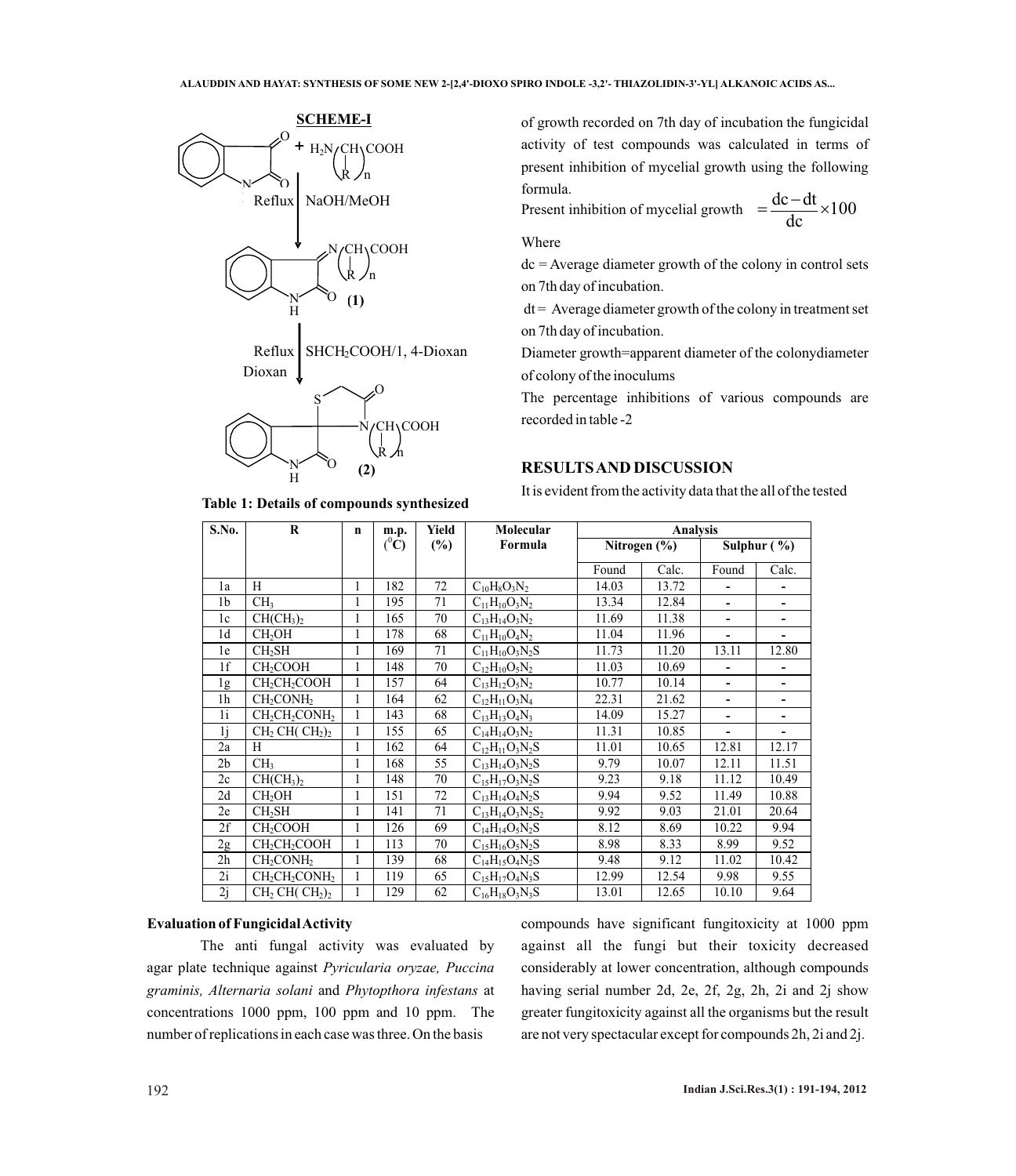It is also evident from the fungicidal screening data that these compounds are more active on *P. graminis* and *A. solani* than *P. oryzae* and *P. infestans.* It is also observed from the result that introduction of polar substituents like- $NH<sub>2</sub>$  group enhances the fungicidal activity.

Frederich M., Tits M. and Angenot L., 2008. Potential anti malarial activity of indole Alkaloids. Transaction of Royal Society of Tropical Med. and Hygine, **102**: 11-19.

|             | Average % inhibition after 7 days |     |     |                      |     |     |                                    |     |     |                           |     |     |
|-------------|-----------------------------------|-----|-----|----------------------|-----|-----|------------------------------------|-----|-----|---------------------------|-----|-----|
| S.No.       | Pyricularia<br>orvzae             |     |     | Puccinia<br>graminis |     |     | <i><b>Alternaria</b></i><br>solani |     |     | Phytophthora<br>infestans |     |     |
|             | 1000                              | 100 | 10  | 1000                 | 100 | 10  | 1000                               | 100 | 10  | 1000                      | 100 | 10  |
|             | ppm                               | ppm | ppm | ppm                  | ppm | ppm | ppm                                | ppm | ppm | ppm                       | ppm | ppm |
| 2a          | 62                                | 45  | 26  | 63                   | 46  | 27  | 64                                 | 47  | 28  | 62                        | 46  | 27  |
| 2b          | 64                                | 47  | 27  | 65                   | 48  | 28  | 65                                 | 47  | 28  | 66                        | 48  | 29  |
| 2c          | 68                                | 49  | 29  | 69                   | 50  | 29  | 69                                 | 51  | 29  | 67                        | 48  | 27  |
| 2d          | 72                                | 51  | 31  | 73                   | 52  | 32  | 71                                 | 50  | 30  | 73                        | 52  | 32  |
| 2e          | 74                                | 52  | 32  | 75                   | 53  | 33  | 74                                 | 51  | 31  | 76                        | 54  | 34  |
| 2f          | 73                                | 52  | 31  | 72                   | 50  | 30  | 73                                 | 52  | 31  | 74                        | 51  | 32  |
| 2g          | 66                                | 48  | 28  | 67                   | 46  | 26  | 68                                 | 46  | 26  | 67                        | 47  | 29  |
| 2h          | 82                                | 58  | 35  | 84                   | 60  | 36  | 86                                 | 61  | 37  | 84                        | 61  | 37  |
| 2i          | 80                                | 56  | 32  | 79                   | 65  | 31  | 80                                 | 56  | 32  | 81                        | 57  | 31  |
| 2i          | 76                                | 53  | 32  | 78                   | 54  | 33  | 77                                 | 53  | 32  | 78                        | 54  | 33  |
| Carbendazim | 100                               | 78  | 54  | 100                  | 79  | 55  | 100                                | 78  | 54  | 100                       | 78  | 55  |

## **Table 2: Fungicidal activity of compounds synthesized**

### **ACKNOWLEDGEMENTS**

The authors are thankful to Principal, Shibli National College, Azamgarh for providing necessary facilities and encouragement.

## **REFERENCES**

- Cao R., Chen Q., Hou X., Guan H., Ma Y., Peng W. and Xu A., 2004. Synthesis, acute toxicities and anti tumor effects of novel 9 substituted β-carboline derivatives.Bioorg. Med. Chem., **12**: 4613-4623.
- Cinchana N.V., Sujan Ganapathy P.S. and Shruthi S.D., 2011. In vitro anti oxidant and anti bacterial activities of the four synthesized indole derivatives. Research J. of Pharm. Bio. and Chem. Sci.,**2** (2): 353-362.
- El-Sawy E.R., Mohamed T.K. and El-Tablawy S.Y., 2006, Synthesis and in vitro antifungal activity of 3-[1, 2, 3-selena and thiadiazol-4-yl] indole and their fulvene derivatives. Egypt Pharm.J., **5**: 175-188.
- Eslam R., El-Samy, Bassyouni F.A., Abu Bakr S.H., Rady H.M. and Abdlla M.M., 2010. Synthesis and biological activity of some new 1-benzyl and 1- benzoyl-3 heterocylic indole derivatives. Acta Pharm,**60**:55-71.
- Gawad H Abdel, Mohamed H.A., Dawood K.M. and Badaria F.A., 2010. Synthesis and antiviral activity of new indole based heterocyclics. Chem. Pharm. Bull., **58**(11): 1529-31.
- Kar A. and Fttah F.,1991. Synthesis and pharmacological evaluation of some 4-[ (3- indolyl) methylene] -2 methyloxazoline-5-one analogs. Indian Drugs, **29**: 87-90.
- Mandour A.H., Islam R. El-Sawy, Shaker K.H. and Mustafa M.A.,2010. Synthesis ,antiinflamatory, analgesic and anti convulsant activities of 1,8 dihydro-1 aryl-8-alkyl pyrazolo(3,4-b) indoles. Acta Pharm,**60**:73-88.
- Nizamuddin, Khan M.H., Alauddin S. and Haque R.,1999. Synthesis and fungicidal activity of some 2 arylamino 1,3,4- thiadiazino [6,5-b] indoles and 2-aryl-1,3,4-oxadiazolo-[2,3-c]-1,2,4- triazino [5,6-b] indoles .Indian J. of Chem., **38B**:501-504.
- Radwan M., Rageb E., Sabry N. And El-Shenawy, 2007. Synthesis and biological evaluation of new 3 substituted indole derivatives as potential and anti inflammatory and analgesic agents. Bioorg. Med. Chem., **15**: 3832-3841.